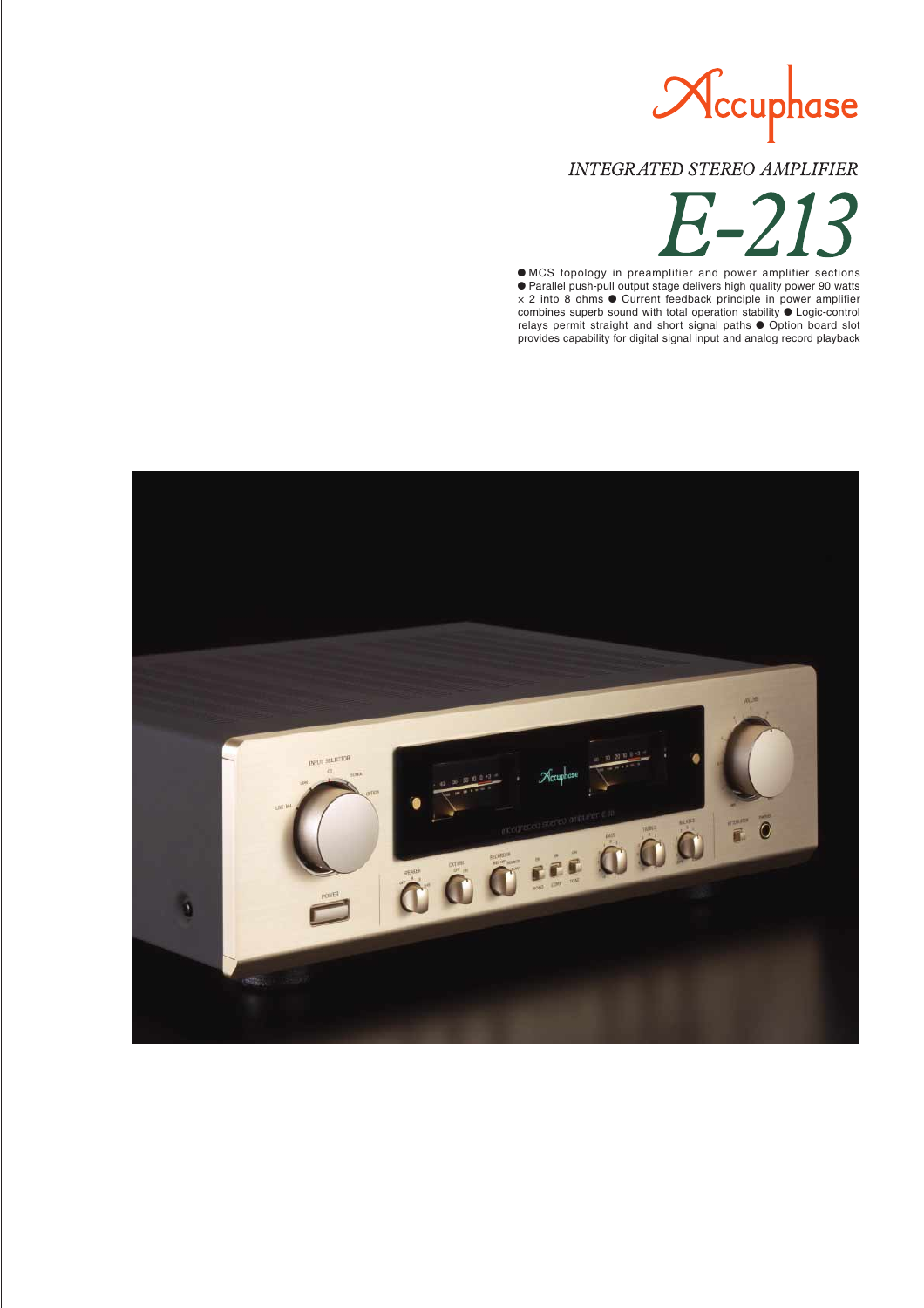

**Featuring further improved MCS topology in preamplifier and power amplifier sections** – **Enjoy total sonic realism emerging from a background of utter silence. Wide-band power transistors in parallel push-pull configuration, working in conjunction with the rugged power supply deliver plenty of quality power: 115 watts per channel into 4 ohms or 90 watts into 8 ohms. Option board slot can be used to implement digital signal input for even better CD reproduction or analog record playback with impeccable quality.**

The integrated amplifier series E-200 enjoys an enviable reputation, both in Japan and abroad. The E-213 embodies the sophisticated design concept of this series while featuring latest circuit topology and top quality materials. This results in further improved sound from an integrated amplifier that excels in all aspects. It brings out the inherent qualities of the source with total fidelity. Embark on a journey of musical discovery and discover the sheer beauty of sound.

An integrated amplifier offers various advantages such as convenient operation and modest space requirements. However, because its overall gain is very high, even the slightest interference or crosstalk at the input can have a considerable effect on the sonic result. To preclude this possibility, the E-213 is designed to achieve total electrical and structural separation of the preamplifier and power amplifier sections. These two parts operate as if they were entirely separate components, which significantly enhances the purity of sound. An EXT PRE switch and dedicated inputs even allow independent use of the power amplifier section.

Both the preamplifier and power amplifier use the proprietary MCS (Multiple Circuit Summing) principle developed by Accuphase, which significantly improves S/N ratio and other vital parameters. In addition, the power amplifier section incorporates the highly acclaimed current feedback topology from Accuphase. This ensures excellent phase characteristics in the high frequency range, combining total operation stability with outstanding frequency response.

The power amplifier output stage adopts a parallel push-pull configuration of multi-emitter power transistors designed for high-power audio applications. The large power transformer in the power supply and plenty of filtering capacity sustain ample high-quality output power. The preamplifier section comprises features such as tone controls, loudness compensator, and facilities for recorder connection. Each circuit component has been carefully selected after extensive tests. The end result is an integrated amplifier that clearly stands

out from the rest. An option board can be used to implement digital inputs or high-quality analog record playback.

### **Accuphase proprietary MCS topology in preamplifier and power amplifier stages**

Both the preamplifier and power amplifier employ the MCS (Multiple Circuit Summing) topology



developed by Accuphase. This design results in significantly improved performance characteristics such as higher S/N ratio and lower distortion. In the power amplifier section (Figure 1), the same signal is supplied to two separate circuits, which also receive the feedback signal. After amplification, the output is then combined. In the preamplifier (line amplifier) as shown in Figure 2, a complete MCS



configuration is adopted with fully parallel operation of the entire amplification chain, not only a part of the stage. Mathematically, when using two parallel circuits, the improvement in S/N ratio is a full 3 dB.

### **Parallel push-pull power amplifier units deliver quality power: 115 watts/channel into 4 ohms or 90 watts/channel into 8 ohms**

The output devices are multi-emitter power transistors designed for high power audio applications. These devices have excellent



frequency response, forward-current transfer ratio linearity, and switching performance characteristics. They are connected in a parallel push-pull configuration and mounted directly on a large heat sink to assure efficient dissipation of thermal energy.

### **Current feedback circuit topology in the power amplifier section prevents phase shifts and assures excellent sound quality**

In the power amplifier section of the E-213, the



signal current rather than the more conventionally used voltage is used for feedback. Because there is almost no phase shift, phase compensation can be kept to a minimum, resulting in excellent transient response and superb sonic transparency. Furthermore, frequency response remains unchanged even when gain changes.



Figure 4 shows frequency response curves for different gain settings of the current feedback amplifier. It is evident that characteristics remain uniform over a wide range.

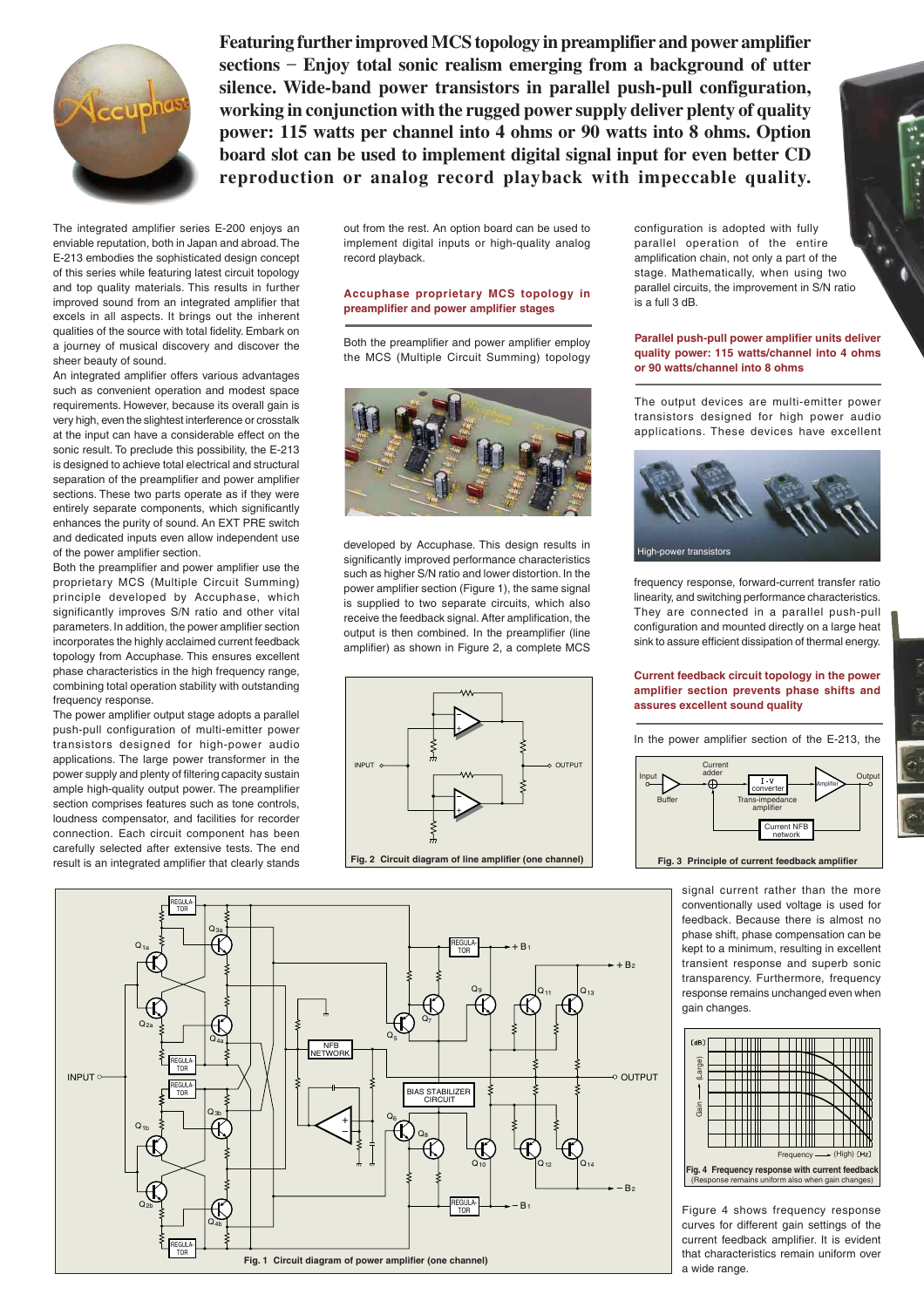# **capacity**

**Large power transformer and high filtering**

The E-213 features a large power transformer with a rating of 400 VA. The transformer is mounted in an enclosure filled with damping material that has excellent heat transfer characteristics. This design prevents unwanted interaction with the rest of the amplifier. Two massive electrolytic capacitors, each rated for 22,000 µF, are used to filter the current. This ample performance margin of the power supply



ensures dynamic sound down to very deep frequencies.

## **allow separate use of power amplifier section**

and power amplifier section are designed as separate entities. A convenient EXT PRE switch and dedicated inputs make it easy to use the power amplifier of the E-213 on its own.



### T**wo sets of heavy-duty speaker terminals**

Two sets of oversize speaker terminals are provided which accept also heavy-gauge speaker cable.



Power amplifier assembly with parallel push-pull output devices mounted to large heat sink, MCS circuit, and current feedback amplifier circuitry

### **Highly reliable logic-controlled relays for best sound quality**

Program source switching is performed by logiccontrolled relays which are arranged so as to permit straight and short signal paths for enhanced sonic purity. The hermetically sealed relays are highquality types developed specifically for demanding communication applications. The contacts are twin crossbar types plated with gold for minimum contact resistance and outstanding long-term reliability.



### **Tone controls use summing active filters for pure sound**

The tone control circuitry in the E-213 features summing active filters. Figure 5 illustrates the operation principle of this circuit. The flat signal is passed straight through, and only when an adjustment is required,

the characteristics created at F1 and F2 are added to the signal, thereby producing the desired change. This design



provides efficient control without degrading signal purity.

**EXT PRE switch and power amplifier inputs**

# The preamplifier section